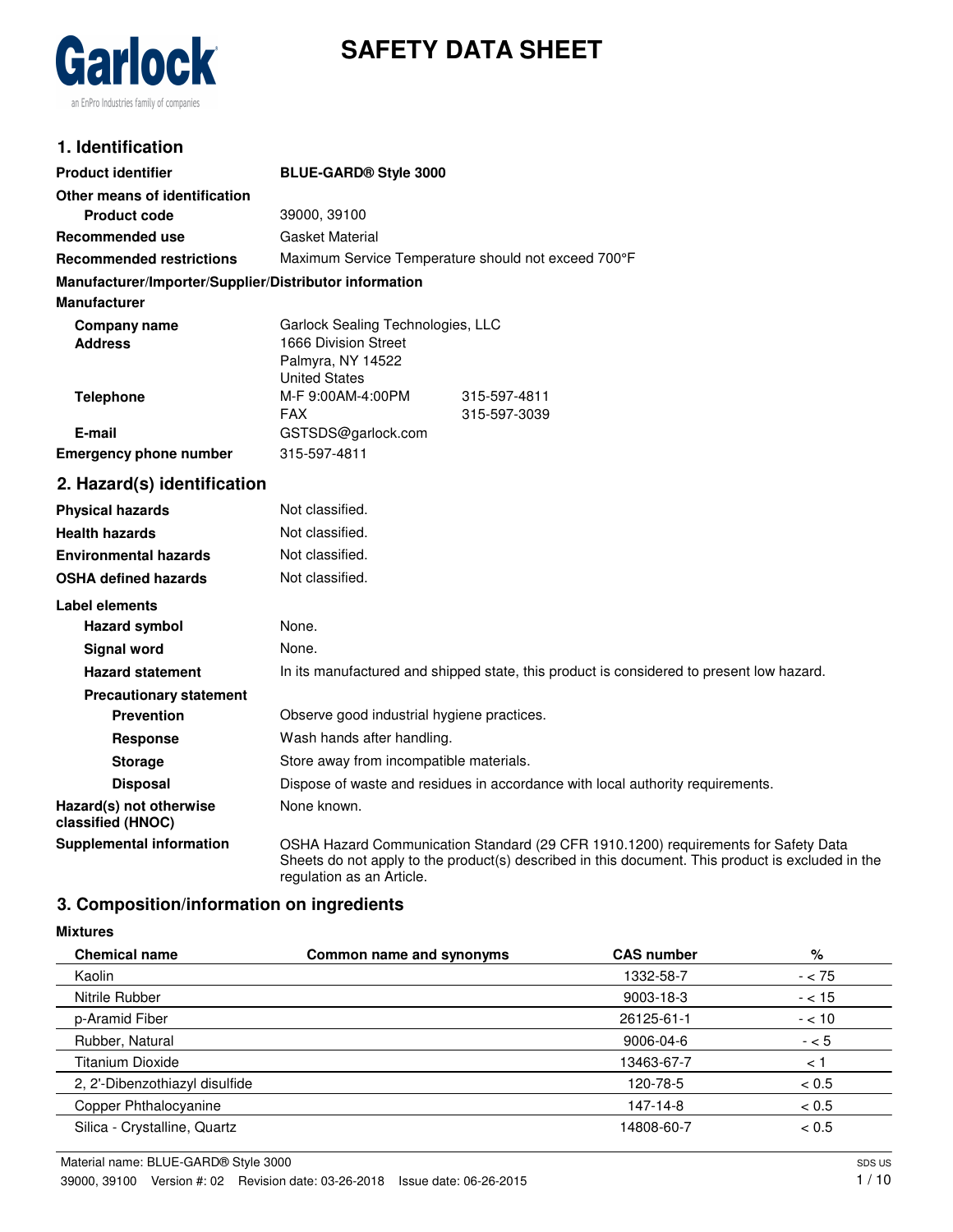| <b>Chemical name</b>                     | Common name and synonyms | <b>CAS number</b> | %         |
|------------------------------------------|--------------------------|-------------------|-----------|
| <b>Tertiary Butyl Acetate</b>            |                          | 540-88-5          | 0 < 0.5   |
| Tetramethyl thiuram disulfide            |                          | 137-26-8          | ~< 0.5    |
| Toluene                                  |                          | 108-88-3          | 0 < 0.5   |
| Zinc Oxide                               |                          | 1314-13-2         | ~< 0.5    |
| Benzaldehyde                             |                          | 100-52-7          | < 0.1     |
| Diethyl Phthalate                        |                          | 84-66-2           | < 0.1     |
| Other components below reportable levels |                          |                   | $10 - 20$ |

\*Designates that a specific chemical identity and/or percentage of composition has been withheld as a trade secret.

#### **4. First-aid measures**

| <b>Inhalation</b>                                                            | No specific intervention is indicated as the product is not likely to be hazardous by inhalation.<br>Consult a physician if necessary. If exposed to fumes from overheating or combustion, move to<br>fresh air. Consult physician if symptoms persist. |
|------------------------------------------------------------------------------|---------------------------------------------------------------------------------------------------------------------------------------------------------------------------------------------------------------------------------------------------------|
| <b>Skin contact</b>                                                          | Wash off with soap and water. Get medical attention if irritation develops and persists.                                                                                                                                                                |
| Eye contact                                                                  | Rinse with water. Get medical attention if irritation develops and persists.                                                                                                                                                                            |
| Ingestion                                                                    | No specific intervention is indicated, as product is not likely to be hazardous by ingestion. Consult<br>a physician if necessary.                                                                                                                      |
| <b>Most important</b><br>symptoms/effects, acute and<br>delayed              | Direct contact with eyes may cause temporary irritation.                                                                                                                                                                                                |
| Indication of immediate<br>medical attention and special<br>treatment needed | Treat symptomatically.                                                                                                                                                                                                                                  |
| <b>General information</b>                                                   | Get medical attention if symptoms occur.                                                                                                                                                                                                                |
| 5. Fire-fighting measures                                                    |                                                                                                                                                                                                                                                         |
| Suitable extinguishing media                                                 | Water fog. Foam. Dry chemical powder. Carbon dioxide (CO2).                                                                                                                                                                                             |
| Unsuitable extinguishing<br>media                                            | None known.                                                                                                                                                                                                                                             |
|                                                                              |                                                                                                                                                                                                                                                         |

**Specific hazards arising from** During fire, gases hazardous to health may be formed.

**Special protective equipment** Self-contained breathing apparatus and full protective clothing must be worn in case of fire. **and precautions for firefighters**

**Fire fighting** Use standard firefighting procedures and consider the hazards of other involved materials.

**Specific methods** Use standard firefighting procedures and consider the hazards of other involved materials. General fire hazards **No unusual fire or explosion hazards noted.** 

#### **6. Accidental release measures**

**the chemical**

**equipment/instructions**

**protective equipment and emergency procedures**

**Personal precautions, See Section 8 of the SDS for Personal Protective Equipment.** 

**Methods and materials for** No special methods normally required. If dust is generated see Section 7.

**Environmental precautions** None known.

#### **7. Handling and storage**

**containment and cleaning up**

**Precautions for safe handling**

Avoid grinding, abrading or other mechanical actions that could release particulates. Dust generated from this material must be managed by wet wiping or vacuuming with HEPA filtration equipped vacuum cleaners. Do not dry sweep or blow dust with compressed air. Avoid breathing dust.

**Conditions for safe storage, Boom temperature - normal conditions.** 

**including any incompatibilities**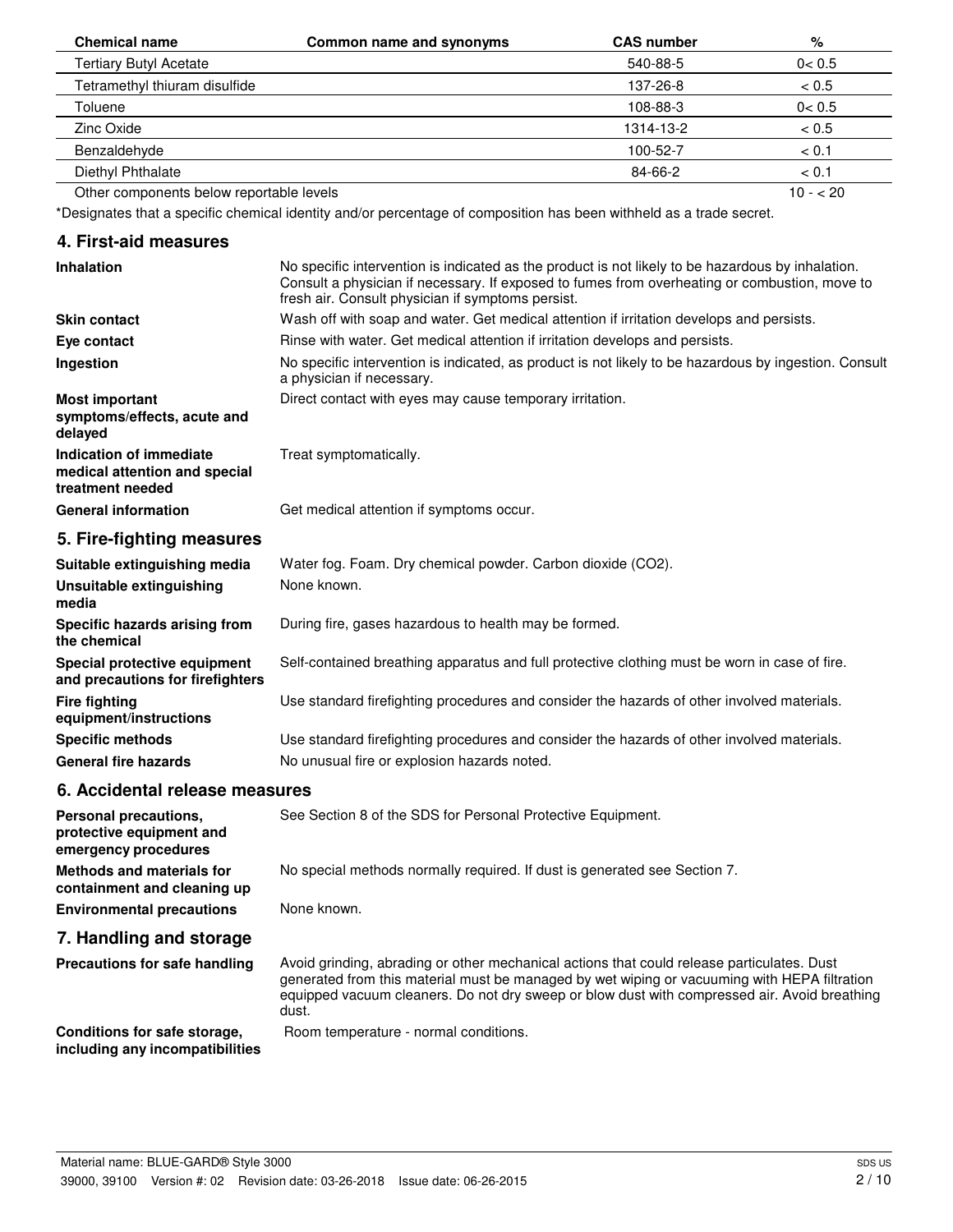# **8. Exposure controls/personal protection**

# **Occupational exposure limits**

#### **US. OSHA Table Z-1 Limits for Air Contaminants (29 CFR 1910.1000)**

| <b>Components</b>                                          | <b>Type</b> | Value                               | Form                             |
|------------------------------------------------------------|-------------|-------------------------------------|----------------------------------|
| Kaolin (CAS 1332-58-7)                                     | PEL         | $5 \text{ mg/m}$ 3                  | Respirable fraction.             |
|                                                            |             | 15 mg/m3                            | Total dust.                      |
| Silica - Crystalline, Quartz<br>(CAS 14808-60-7)           | PEL         | $0.05$ mg/m $3$                     | Respirable dust.                 |
| <b>Tertiary Butyl Acetate (CAS</b><br>540-88-5)            | PEL         | 950 mg/m3                           |                                  |
| Tetramethyl thiuram                                        | PEL         | 200 ppm<br>$5$ mg/m $3$             |                                  |
| disulfide (CAS 137-26-8)<br>Titanium Dioxide (CAS          | PEL         | 15 mg/m3                            | Total dust.                      |
| 13463-67-7)                                                |             |                                     |                                  |
| Zinc Oxide (CAS<br>$1314 - 13 - 2$                         | <b>PEL</b>  | $5$ mg/m $3$                        | Respirable fraction.             |
|                                                            |             | $5$ mg/m $3$<br>$15 \text{ mg/m}$ 3 | Fume.<br>Total dust.             |
| US. OSHA Table Z-2 (29 CFR 1910.1000)                      |             |                                     |                                  |
| <b>Components</b>                                          | <b>Type</b> | Value                               |                                  |
| Toluene (CAS 108-88-3)                                     | Ceiling     | 300 ppm                             |                                  |
|                                                            | <b>TWA</b>  | 200 ppm                             |                                  |
| US. OSHA Table Z-3 (29 CFR 1910.1000)<br><b>Components</b> | <b>Type</b> | Value                               | <b>Form</b>                      |
| Kaolin (CAS 1332-58-7)                                     | <b>TWA</b>  | $5 \text{ mg/m}$ 3                  | Respirable fraction.             |
|                                                            |             | 15 mg/m3                            | Total dust.                      |
|                                                            |             | 50 mppcf                            | Total dust.                      |
|                                                            |             | 15 mppcf                            | Respirable fraction.             |
| Silica - Crystalline, Quartz                               | <b>TWA</b>  | $0.1$ mg/m $3$                      | Respirable.                      |
| (CAS 14808-60-7)                                           |             |                                     |                                  |
|                                                            |             | 2.4 mppcf                           | Respirable.                      |
| Titanium Dioxide (CAS<br>13463-67-7)                       | <b>TWA</b>  | $5$ mg/m $3$                        | Respirable fraction.             |
|                                                            |             | 15 mg/m3                            | Total dust.                      |
|                                                            |             | 50 mppcf                            | Total dust.                      |
|                                                            |             | 15 mppcf                            | Respirable fraction.             |
| <b>US. ACGIH Threshold Limit Values</b>                    |             |                                     |                                  |
| <b>Components</b>                                          | <b>Type</b> | Value                               | Form                             |
| Copper Phthalocyanine<br>(CAS 147-14-8)                    | <b>TWA</b>  | 1 $mg/m3$                           | Dust and mist.                   |
|                                                            |             | $0.2$ mg/m $3$                      | Fume.                            |
| Diethyl Phthalate (CAS<br>$84 - 66 - 2$                    | <b>TWA</b>  | $5$ mg/m $3$                        |                                  |
| Kaolin (CAS 1332-58-7)                                     | <b>TWA</b>  | $2$ mg/m $3$                        | Respirable fraction.             |
| Rubber, Natural (CAS<br>9006-04-6)                         | <b>TWA</b>  | $0.0001$ mg/m3                      | Inhalable fraction.              |
| Silica - Crystalline, Quartz<br>(CAS 14808-60-7)           | <b>TWA</b>  | $0.025$ mg/m3                       | Respirable fraction.             |
| <b>Tertiary Butyl Acetate (CAS</b><br>540-88-5)            | <b>STEL</b> | 150 ppm                             |                                  |
|                                                            | <b>TWA</b>  | 50 ppm                              |                                  |
| Tetramethyl thiuram<br>disulfide (CAS 137-26-8)            | <b>TWA</b>  | $0.05$ mg/m $3$                     | Inhalable fraction and<br>vapor. |
| Titanium Dioxide (CAS<br>13463-67-7)                       | <b>TWA</b>  | 10 mg/m3                            |                                  |
| Toluene (CAS 108-88-3)                                     | <b>TWA</b>  | 20 ppm                              |                                  |
| Zinc Oxide (CAS<br>$1314 - 13 - 2$                         | <b>STEL</b> | 10 mg/m3                            | Respirable fraction.             |
|                                                            | <b>TWA</b>  | $2$ mg/m $3$                        | Respirable fraction.             |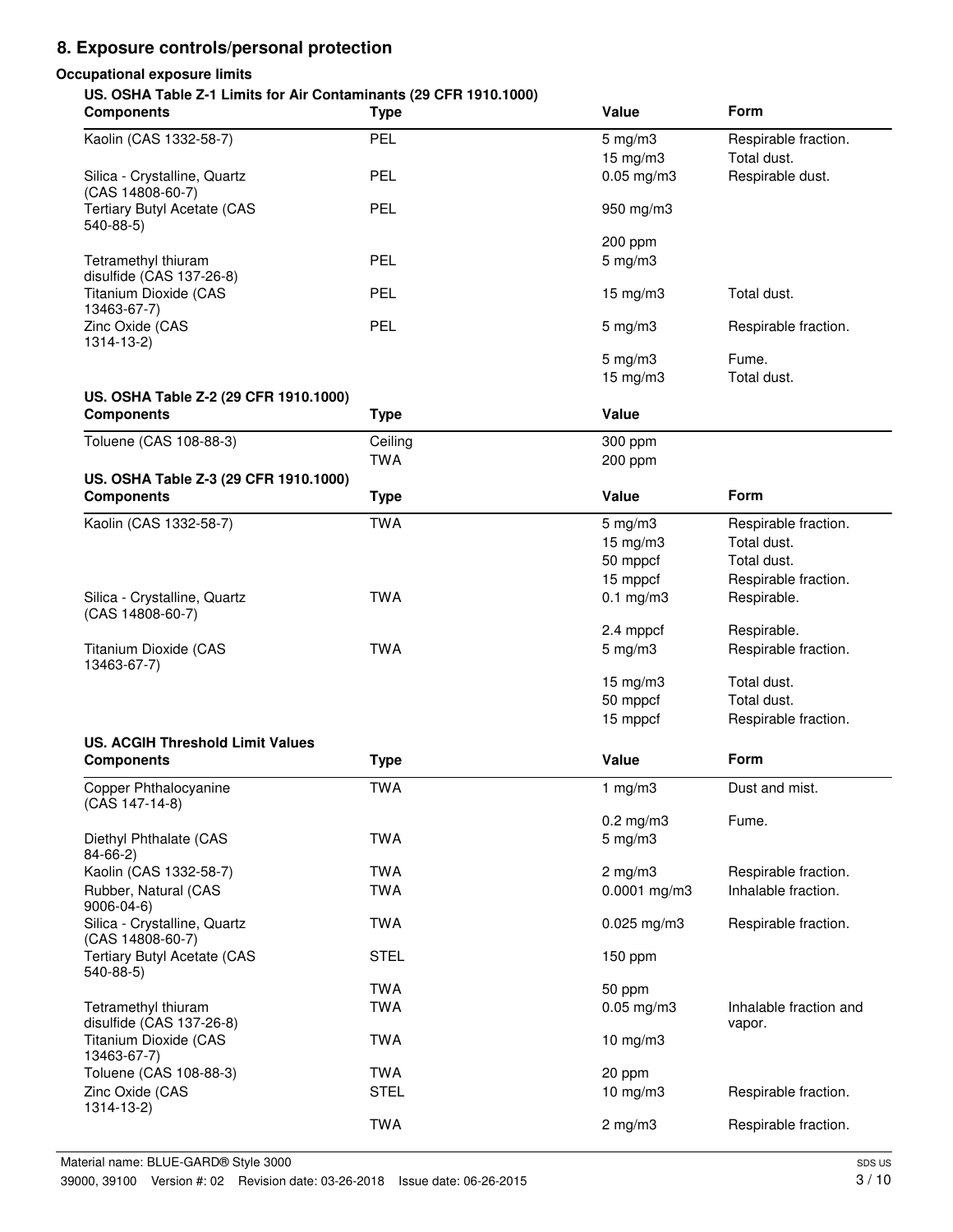# **US. NIOSH: Pocket Guide to Chemical Hazards**

| <b>Components</b>                                | <b>Type</b> | Value                | <b>Form</b>        |
|--------------------------------------------------|-------------|----------------------|--------------------|
| Copper Phthalocyanine<br>(CAS 147-14-8)          | <b>TWA</b>  | 1 mg/m $3$           | Dust and mist.     |
|                                                  |             | $0.1 \text{ mg/m}$ 3 | Fume.              |
| Diethyl Phthalate (CAS<br>$84 - 66 - 2$          | <b>TWA</b>  | $5 \text{ mg/m}$ 3   |                    |
| Kaolin (CAS 1332-58-7)                           | <b>TWA</b>  | $5 \text{ mg/m}$ 3   | Respirable.        |
|                                                  |             | 10 mg/m3             | Total              |
| p-Aramid Fiber (CAS<br>26125-61-1)               | <b>TWA</b>  | 3 fibers/cm3         | Fibrous dust.      |
|                                                  |             | 3 fibers/cm3         | Fiber.             |
|                                                  |             | $5$ mg/m $3$         | Fiber, total       |
|                                                  |             | $5 \text{ mg/m}$ 3   | fibers, total dust |
| Silica - Crystalline, Quartz<br>(CAS 14808-60-7) | <b>TWA</b>  | $0.05$ mg/m $3$      | Respirable dust.   |
| <b>Tertiary Butyl Acetate (CAS</b><br>$540-88-5$ | <b>TWA</b>  | 950 mg/m3            |                    |
|                                                  |             | 200 ppm              |                    |
| Tetramethyl thiuram<br>disulfide (CAS 137-26-8)  | <b>TWA</b>  | $5 \text{ mg/m}$ 3   |                    |
| Toluene (CAS 108-88-3)                           | <b>STEL</b> | 560 mg/m3            |                    |
|                                                  |             | $150$ ppm            |                    |
|                                                  | <b>TWA</b>  | 375 mg/m3            |                    |
|                                                  |             | $100$ ppm            |                    |
| Zinc Oxide (CAS<br>$1314 - 13 - 2$               | Ceiling     | $15 \text{ mg/m}$    | Dust.              |
|                                                  | <b>STEL</b> | $10$ mg/m $3$        | Fume.              |
|                                                  | <b>TWA</b>  | $5$ mg/m $3$         | Fume.              |
|                                                  |             | $5 \text{ mg/m}$ 3   | Dust.              |
|                                                  |             |                      |                    |

#### **US. Workplace Environmental Exposure Level (WEEL) Guides**

| <b>Components</b>                   | Type        | <b>Value</b> |  |
|-------------------------------------|-------------|--------------|--|
| Benzaldehyde (CAS<br>$100 - 52 - 7$ | <b>STEL</b> | 17.4 mg/m3   |  |
|                                     |             | 4 ppm        |  |
|                                     | TWA         | 8.7 mg/m3    |  |
|                                     |             | 2 ppm        |  |

#### **Biological limit values**

| <b>ACGIH Biological Exposure Indices</b> |                      |                              |                        |                      |  |
|------------------------------------------|----------------------|------------------------------|------------------------|----------------------|--|
| <b>Components</b>                        | Value                | <b>Determinant</b>           | <b>Specimen</b>        | <b>Sampling Time</b> |  |
| Toluene (CAS 108-88-3)                   | $0.3 \text{ ma/q}$   | o-Cresol, with<br>hydrolysis | Creatinine in<br>urine |                      |  |
|                                          | $0.03 \text{ ma/l}$  | Toluene                      | Urine                  | *                    |  |
|                                          | $0.02 \text{ m}$ g/l | Toluene                      | <b>Blood</b>           | $\ast$               |  |

\* - For sampling details, please see the source document.

**Exposure guidelines**

Occupational exposure to nuisance dust (total and respirable) and respirable crystalline silica should be monitored and controlled.

| US - California OELs: Skin designation                                |                                        |                                   |
|-----------------------------------------------------------------------|----------------------------------------|-----------------------------------|
| Toluene (CAS 108-88-3)                                                |                                        | Can be absorbed through the skin. |
| US - Minnesota Haz Subs: Skin designation applies                     |                                        |                                   |
| Toluene (CAS 108-88-3)                                                |                                        | Skin designation applies.         |
| US ACGIH Threshold Limit Values: Skin designation                     |                                        |                                   |
| Rubber, Natural (CAS 9006-04-6)                                       |                                        | Can be absorbed through the skin. |
| Appropriate engineering<br>controls                                   | General ventilation normally adequate. |                                   |
| Individual protection measures, such as personal protective equipment |                                        |                                   |

As generally good practice, safety glasses with side shields are recommended when handling this product to prevent eye contact with particulate matter. **Eye/face protection**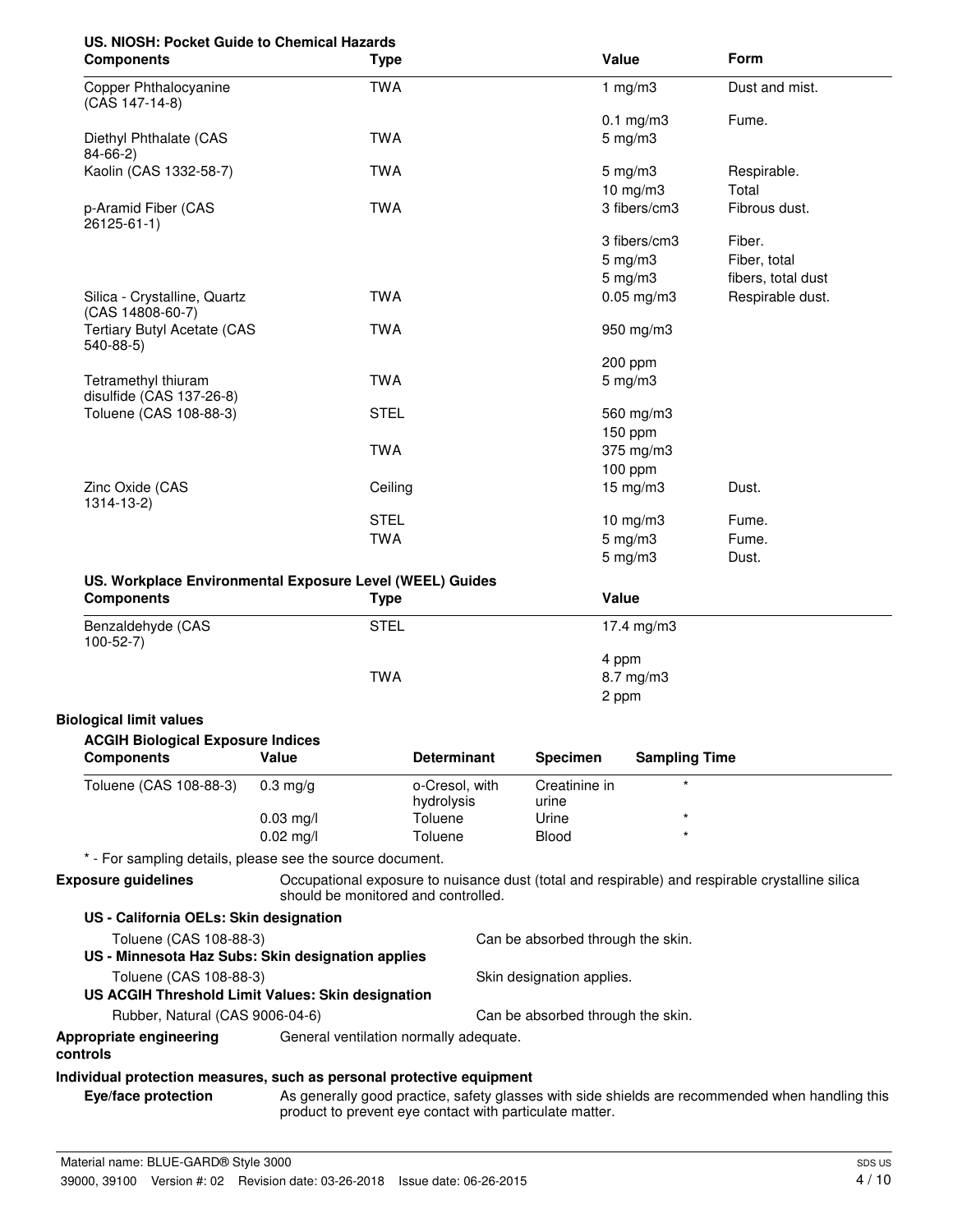| <b>Skin protection</b><br><b>Hand protection</b> | Protective gloves are recommended.                                                                                                                                                                                          |
|--------------------------------------------------|-----------------------------------------------------------------------------------------------------------------------------------------------------------------------------------------------------------------------------|
| Other                                            | Not normally needed.                                                                                                                                                                                                        |
| <b>Respiratory protection</b>                    | Use a particulate filter respirator for particulate concentrations exceeding the Occupational<br>Exposure Limit.                                                                                                            |
| <b>Thermal hazards</b>                           | Wear appropriate thermal protective clothing, when necessary.                                                                                                                                                               |
| General hygiene<br>considerations                | Always observe good personal hygiene measures, such as washing after handling the material<br>and before eating, drinking, and/or smoking. Routinely wash work clothing and protective<br>equipment to remove contaminants. |

# **9. Physical and chemical properties**

| <b>Appearance</b>                                    |                                    |
|------------------------------------------------------|------------------------------------|
| <b>Physical state</b>                                | Solid.                             |
| Form                                                 | Sheets or Gaskets                  |
| Color                                                | Blue                               |
| Odor                                                 | Slight fruity or hydracarbon odor. |
| Odor threshold                                       | Not available.                     |
| рH                                                   | Not Applicable                     |
| Melting point/freezing point                         | Not available.                     |
| Initial boiling point and boiling<br>range           | Not Applicable                     |
| <b>Flash point</b>                                   | Not Applicable                     |
| <b>Evaporation rate</b>                              | Not Applicable                     |
| Flammability (solid, gas)                            | Not available.                     |
| Upper/lower flammability or explosive limits         |                                    |
| <b>Flammability limit - lower</b><br>$(\%)$          | Not Applicable                     |
| <b>Flammability limit - lower</b><br>(%) temperature | Not Applicable                     |
| <b>Flammability limit - upper</b><br>$(\%)$          | Not Applicable                     |
| <b>Flammability limit - upper</b><br>(%) temperature | Not Applicable                     |
| Explosive limit - lower (%)                          | Not Applicable                     |
| Explosive limit - lower (%)<br>temperature           | Not Applicable                     |
| Explosive limit - upper (%)                          | Not Applicable                     |
| Explosive limit - upper (%)<br>temperature           | Not Applicable                     |
| Vapor pressure                                       | Not Applicable                     |
| <b>Vapor density</b>                                 | Not Applicable                     |
| <b>Relative density</b>                              | 1.6 $g/cm3$                        |
| Solubility(ies)                                      |                                    |
| Solubility (water)                                   | Not Soluble                        |
| <b>Partition coefficient</b><br>(n-octanol/water)    | Not Applicable                     |
| <b>Auto-ignition temperature</b>                     | Not available.                     |
| <b>Decomposition temperature</b>                     | Not available.                     |
| <b>Viscosity</b>                                     | Not Applicable                     |
| <b>Other information</b>                             |                                    |
| <b>Density</b>                                       | 100.00 lb/ft <sup>3</sup>          |
| <b>Explosive limit</b>                               | Not Applicable                     |
| <b>Flash point class</b>                             | Not Applicable                     |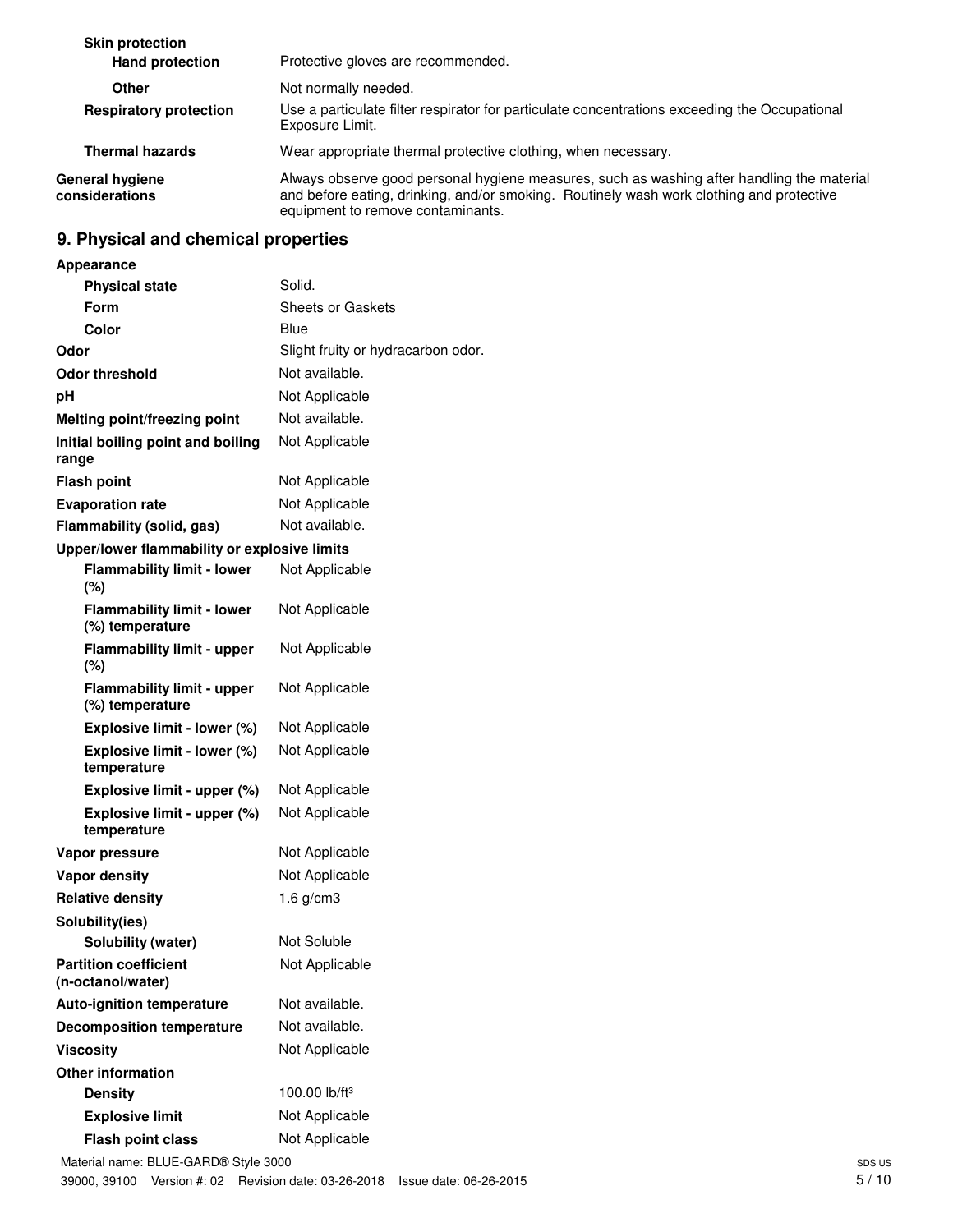### **10. Stability and reactivity**

| Reactivity                                   | The product is stable and non-reactive under normal conditions of use, storage and transport.                                                                                                                                                                             |
|----------------------------------------------|---------------------------------------------------------------------------------------------------------------------------------------------------------------------------------------------------------------------------------------------------------------------------|
| <b>Chemical stability</b>                    | Material is stable under normal conditions.                                                                                                                                                                                                                               |
| <b>Possibility of hazardous</b><br>reactions | No dangerous reaction known under conditions of normal use.                                                                                                                                                                                                               |
| <b>Conditions to avoid</b>                   | Keep away from heat, sparks and open flame.                                                                                                                                                                                                                               |
| Incompatible materials                       | Strong mineral acids. Strong oxidizing agents. Strong bases.                                                                                                                                                                                                              |
| <b>Hazardous decomposition</b><br>products   | Composition of by-products from the result of a fire will vary depending on the specific conditions.<br>Possible decomposition products include smoke, carbon monoxide, carbon dioxide, acrylonitrile<br>monomer and hydrogen cyanide. There may be others unknown to us. |

### **11. Toxicological information**

#### **Information on likely routes of exposure**

| <b>Inhalation</b>                                                                  | No adverse effects due to inhalation are expected.       |
|------------------------------------------------------------------------------------|----------------------------------------------------------|
| <b>Skin contact</b>                                                                | May cause sensitization by skin contact.                 |
| Eye contact                                                                        | Direct contact with eyes may cause temporary irritation. |
| <b>Ingestion</b>                                                                   | Expected to be a low ingestion hazard.                   |
| Symptoms related to the<br>physical, chemical and<br>toxicological characteristics | Direct contact with eyes may cause temporary irritation. |

#### **Information on toxicological effects**

Acute toxicity **Harmful and / or toxic vapors may be produced in the event of thermal decomposition. This** product contains constituents that can cause lung and respiratory tract disorders, including irritation, pneumoconiosis and cancer. These substances however are encapsulated in polymeric binders and therefore not bioavailable from the product as supplied. Physical actions such as cutting or grinding may disrupt the matrix producing dust and particulates.

| <b>Components</b>                                                         | <b>Species</b>                                                               | <b>Test Results</b>       |
|---------------------------------------------------------------------------|------------------------------------------------------------------------------|---------------------------|
| Benzaldehyde (CAS 100-52-7)                                               |                                                                              |                           |
| <b>Acute</b>                                                              |                                                                              |                           |
| <b>Dermal</b>                                                             |                                                                              |                           |
| LD50                                                                      | Rabbit                                                                       | > 1250 mg/kg              |
| Oral                                                                      |                                                                              |                           |
| LD50                                                                      | Rat                                                                          | 1300 mg/kg                |
| Tetramethyl thiuram disulfide (CAS 137-26-8)                              |                                                                              |                           |
| <b>Acute</b>                                                              |                                                                              |                           |
| <b>Dermal</b>                                                             |                                                                              |                           |
| LD50                                                                      | Rat                                                                          | > 2000 mg/kg              |
| <b>Inhalation</b>                                                         |                                                                              |                           |
| <b>LC50</b>                                                               | Rat                                                                          | $0.5$ mg/l, 4 Hours       |
| Oral                                                                      |                                                                              |                           |
| LD50                                                                      | Rat                                                                          | 560 mg/kg                 |
|                                                                           | * Estimates for product may be based on additional component data not shown. |                           |
| Skin corrosion/irritation                                                 | Prolonged skin contact may cause temporary irritation.                       |                           |
| Serious eye damage/eye<br><i>irritation</i>                               | Direct contact with eyes may cause temporary irritation.                     |                           |
| Respiratory or skin sensitization                                         |                                                                              |                           |
| <b>ACGIH sensitization</b>                                                |                                                                              |                           |
| NATURAL RUBBER LATEX, AS INHALABLE<br>ALLERGENIC PROTEINS (CAS 9006-04-6) |                                                                              | Dermal sensitization      |
|                                                                           |                                                                              | Respiratory sensitization |
| $137 - 26 - 8$                                                            | THIRAM, INHALABLE FRACTION AND VAPOR (CAS                                    | Dermal sensitization      |
| <b>Respiratory sensitization</b>                                          | Not a respiratory sensitizer.                                                |                           |
| <b>Skin sensitization</b>                                                 | May cause sensitization by skin contact.                                     |                           |
| Material name: BLUE-GARD® Style 3000                                      |                                                                              | SDS US                    |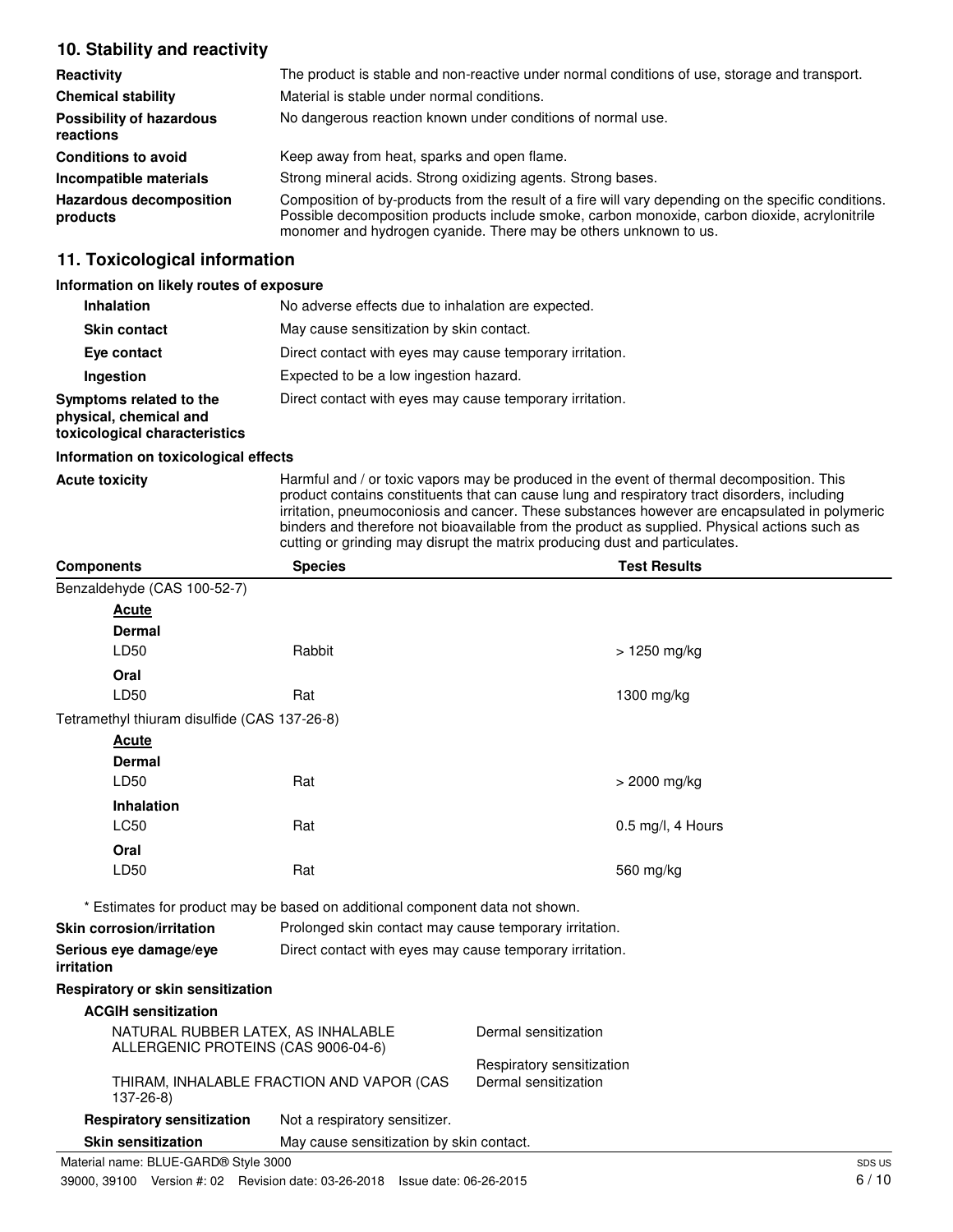| Germ cell mutagenicity                                                                                                                                                                          | No data available to indicate product or any components present at greater than 0.1% are<br>mutagenic or genotoxic.                                                                                                                                                                                                                                                                                                                                                                                                                                                                                                                                                                                                                                                                                                                                                                                                                                                                                                                                                                                                                                                                                                                                                                                                                                                                                                                                                                                                                                                              |                                                                                                                                                                                                                                       |        |                                                                                                                                                                                                       |
|-------------------------------------------------------------------------------------------------------------------------------------------------------------------------------------------------|----------------------------------------------------------------------------------------------------------------------------------------------------------------------------------------------------------------------------------------------------------------------------------------------------------------------------------------------------------------------------------------------------------------------------------------------------------------------------------------------------------------------------------------------------------------------------------------------------------------------------------------------------------------------------------------------------------------------------------------------------------------------------------------------------------------------------------------------------------------------------------------------------------------------------------------------------------------------------------------------------------------------------------------------------------------------------------------------------------------------------------------------------------------------------------------------------------------------------------------------------------------------------------------------------------------------------------------------------------------------------------------------------------------------------------------------------------------------------------------------------------------------------------------------------------------------------------|---------------------------------------------------------------------------------------------------------------------------------------------------------------------------------------------------------------------------------------|--------|-------------------------------------------------------------------------------------------------------------------------------------------------------------------------------------------------------|
| Carcinogenicity                                                                                                                                                                                 | In 1997, IARC (the International Agency for Research on Cancer) concluded that crystalline silica<br>inhaled from occupational sources can cause lung cancer in humans. However in making the<br>overall evaluation, IARC noted that "carcinogenicity was not detected in all industrial<br>circumstances studied. Carcinogenicity may be dependent on inherent characteristics of the<br>crystalline silica or on external factors affecting its biological activity or distribution of its<br>polymorphs." (IARC Monographs on the evaluation of the carcinogenic risks of chemicals to<br>humans, Silica, silicates dust and organic fibres, 1997, Vol. 68, IARC, Lyon, France.) In June<br>2003, SCOEL (the EU Scientific Committee on Occupational Exposure Limits) concluded that the<br>main effect in humans of the inhalation of respirable crystalline silica dust is silicosis. "There is<br>sufficient information to conclude that the relative risk of lung cancer is increased in persons with<br>silicosis (and, apparently, not in employees without silicosis exposed to silica dust in quarries and<br>in the ceramic industry). Therefore, preventing the onset of silicosis will also reduce the cancer<br>risk" (SCOEL SUM Doc 94-final, June 2003) According to the current state of the art, worker<br>protection against silicosis can be consistently assured by respecting the existing regulatory<br>occupational exposure limits. Occupational exposure to respirable dust and respirable crystalline<br>silica should be monitored and controlled. |                                                                                                                                                                                                                                       |        |                                                                                                                                                                                                       |
| <b>IARC Monographs. Overall Evaluation of Carcinogenicity</b>                                                                                                                                   |                                                                                                                                                                                                                                                                                                                                                                                                                                                                                                                                                                                                                                                                                                                                                                                                                                                                                                                                                                                                                                                                                                                                                                                                                                                                                                                                                                                                                                                                                                                                                                                  |                                                                                                                                                                                                                                       |        |                                                                                                                                                                                                       |
| p-Aramid Fiber (CAS 26125-61-1)<br>Silica - Crystalline, Quartz (CAS 14808-60-7)<br>Tetramethyl thiuram disulfide (CAS 137-26-8)<br>Titanium Dioxide (CAS 13463-67-7)<br>Toluene (CAS 108-88-3) |                                                                                                                                                                                                                                                                                                                                                                                                                                                                                                                                                                                                                                                                                                                                                                                                                                                                                                                                                                                                                                                                                                                                                                                                                                                                                                                                                                                                                                                                                                                                                                                  | 3 Not classifiable as to carcinogenicity to humans.<br>1 Carcinogenic to humans.<br>3 Not classifiable as to carcinogenicity to humans.<br>2B Possibly carcinogenic to humans.<br>3 Not classifiable as to carcinogenicity to humans. |        |                                                                                                                                                                                                       |
| OSHA Specifically Regulated Substances (29 CFR 1910.1001-1052)                                                                                                                                  |                                                                                                                                                                                                                                                                                                                                                                                                                                                                                                                                                                                                                                                                                                                                                                                                                                                                                                                                                                                                                                                                                                                                                                                                                                                                                                                                                                                                                                                                                                                                                                                  |                                                                                                                                                                                                                                       |        |                                                                                                                                                                                                       |
| Silica - Crystalline, Quartz (CAS 14808-60-7)<br>US. National Toxicology Program (NTP) Report on Carcinogens                                                                                    |                                                                                                                                                                                                                                                                                                                                                                                                                                                                                                                                                                                                                                                                                                                                                                                                                                                                                                                                                                                                                                                                                                                                                                                                                                                                                                                                                                                                                                                                                                                                                                                  |                                                                                                                                                                                                                                       | Cancer |                                                                                                                                                                                                       |
| p-Aramid Fiber (CAS 26125-61-1)<br>Silica - Crystalline, Quartz (CAS 14808-60-7)                                                                                                                |                                                                                                                                                                                                                                                                                                                                                                                                                                                                                                                                                                                                                                                                                                                                                                                                                                                                                                                                                                                                                                                                                                                                                                                                                                                                                                                                                                                                                                                                                                                                                                                  | Reasonably Anticipated to be a Human Carcinogen.<br>Known To Be Human Carcinogen.                                                                                                                                                     |        |                                                                                                                                                                                                       |
| <b>Reproductive toxicity</b>                                                                                                                                                                    | This product is not expected to cause reproductive or developmental effects.                                                                                                                                                                                                                                                                                                                                                                                                                                                                                                                                                                                                                                                                                                                                                                                                                                                                                                                                                                                                                                                                                                                                                                                                                                                                                                                                                                                                                                                                                                     |                                                                                                                                                                                                                                       |        |                                                                                                                                                                                                       |
| Specific target organ toxicity -<br>single exposure                                                                                                                                             | Not classified.                                                                                                                                                                                                                                                                                                                                                                                                                                                                                                                                                                                                                                                                                                                                                                                                                                                                                                                                                                                                                                                                                                                                                                                                                                                                                                                                                                                                                                                                                                                                                                  |                                                                                                                                                                                                                                       |        |                                                                                                                                                                                                       |
| Specific target organ toxicity -<br>repeated exposure                                                                                                                                           | Not classified.                                                                                                                                                                                                                                                                                                                                                                                                                                                                                                                                                                                                                                                                                                                                                                                                                                                                                                                                                                                                                                                                                                                                                                                                                                                                                                                                                                                                                                                                                                                                                                  |                                                                                                                                                                                                                                       |        |                                                                                                                                                                                                       |
| <b>Aspiration hazard</b>                                                                                                                                                                        | Not an aspiration hazard.                                                                                                                                                                                                                                                                                                                                                                                                                                                                                                                                                                                                                                                                                                                                                                                                                                                                                                                                                                                                                                                                                                                                                                                                                                                                                                                                                                                                                                                                                                                                                        |                                                                                                                                                                                                                                       |        |                                                                                                                                                                                                       |
| 12. Ecological information                                                                                                                                                                      |                                                                                                                                                                                                                                                                                                                                                                                                                                                                                                                                                                                                                                                                                                                                                                                                                                                                                                                                                                                                                                                                                                                                                                                                                                                                                                                                                                                                                                                                                                                                                                                  |                                                                                                                                                                                                                                       |        |                                                                                                                                                                                                       |
| Ecotoxicity                                                                                                                                                                                     |                                                                                                                                                                                                                                                                                                                                                                                                                                                                                                                                                                                                                                                                                                                                                                                                                                                                                                                                                                                                                                                                                                                                                                                                                                                                                                                                                                                                                                                                                                                                                                                  |                                                                                                                                                                                                                                       |        | The product is not classified as environmentally hazardous. However, this does not exclude the<br>possibility that large or frequent spills can have a harmful or damaging effect on the environment. |
| <b>Product</b>                                                                                                                                                                                  |                                                                                                                                                                                                                                                                                                                                                                                                                                                                                                                                                                                                                                                                                                                                                                                                                                                                                                                                                                                                                                                                                                                                                                                                                                                                                                                                                                                                                                                                                                                                                                                  | <b>Species</b>                                                                                                                                                                                                                        |        | <b>Test Results</b>                                                                                                                                                                                   |
| BLUE-GARD® Style 3000                                                                                                                                                                           |                                                                                                                                                                                                                                                                                                                                                                                                                                                                                                                                                                                                                                                                                                                                                                                                                                                                                                                                                                                                                                                                                                                                                                                                                                                                                                                                                                                                                                                                                                                                                                                  |                                                                                                                                                                                                                                       |        |                                                                                                                                                                                                       |
| <b>Aquatic</b>                                                                                                                                                                                  |                                                                                                                                                                                                                                                                                                                                                                                                                                                                                                                                                                                                                                                                                                                                                                                                                                                                                                                                                                                                                                                                                                                                                                                                                                                                                                                                                                                                                                                                                                                                                                                  |                                                                                                                                                                                                                                       |        |                                                                                                                                                                                                       |
| Crustacea                                                                                                                                                                                       | EC50                                                                                                                                                                                                                                                                                                                                                                                                                                                                                                                                                                                                                                                                                                                                                                                                                                                                                                                                                                                                                                                                                                                                                                                                                                                                                                                                                                                                                                                                                                                                                                             | Daphnia                                                                                                                                                                                                                               |        | 3565.3601 mg/l, 48 hours estimated                                                                                                                                                                    |
| Fish                                                                                                                                                                                            | <b>LC50</b>                                                                                                                                                                                                                                                                                                                                                                                                                                                                                                                                                                                                                                                                                                                                                                                                                                                                                                                                                                                                                                                                                                                                                                                                                                                                                                                                                                                                                                                                                                                                                                      | Fish                                                                                                                                                                                                                                  |        | 71.3041 mg/l, 96 hours estimated                                                                                                                                                                      |

| <b>Aquatic</b>                        |      |                                                               |                             |
|---------------------------------------|------|---------------------------------------------------------------|-----------------------------|
| Fish                                  | LC50 | Bluegill (Lepomis macrochirus)                                | $0.8 - 1.44$ mg/l, 96 hours |
| Diethyl Phthalate (CAS 84-66-2)       |      |                                                               |                             |
| <b>Aquatic</b>                        |      |                                                               |                             |
| Crustacea                             | EC50 | Water flea (Daphnia magna)                                    | 86 mg/l, 48 hours           |
| Fish                                  | LC50 | Rainbow trout, donaldson trout<br>(Oncorhynchus mykiss)       | 12 mg/l, 96 hours           |
| Tertiary Butyl Acetate (CAS 540-88-5) |      |                                                               |                             |
| <b>Aquatic</b>                        |      |                                                               |                             |
| Fish                                  | LC50 | Fathead minnow (Pimephales promelas) 296 - 362 mg/l, 96 hours |                             |
|                                       |      |                                                               |                             |

**Components Components Components Species Test Results** 

Benzaldehyde (CAS 100-52-7)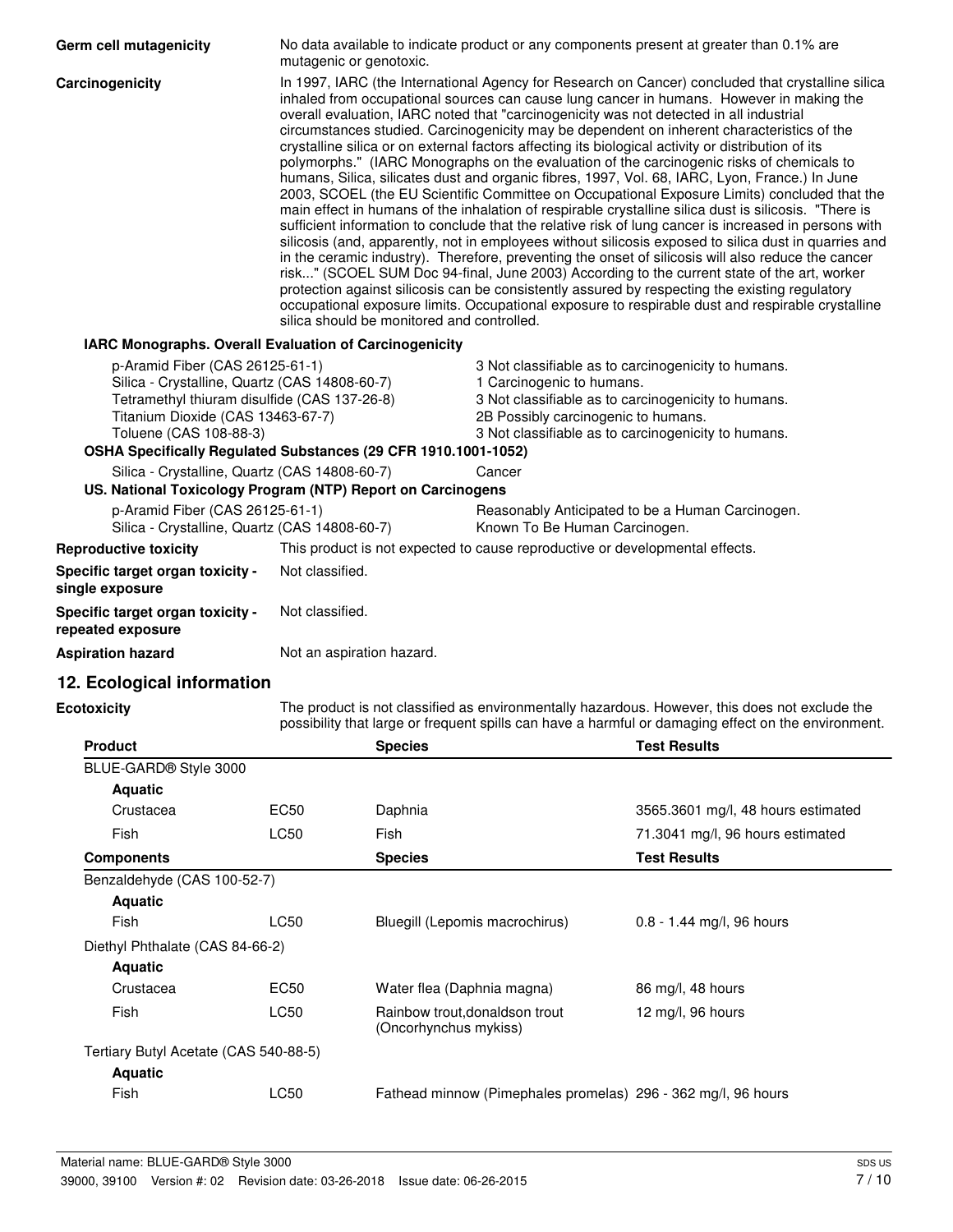| <b>Components</b>                                  |                    | <b>Species</b>                                                               | <b>Test Results</b>        |
|----------------------------------------------------|--------------------|------------------------------------------------------------------------------|----------------------------|
| Tetramethyl thiuram disulfide (CAS 137-26-8)       |                    |                                                                              |                            |
| <b>Aquatic</b>                                     |                    |                                                                              |                            |
| <b>Fish</b>                                        | <b>LC50</b>        | Striped catfish (Mystus vittatus)                                            | 0.0007 mg/l, 96 hours      |
|                                                    |                    |                                                                              | 0.0007 mg/l, 96 hours      |
| Titanium Dioxide (CAS 13463-67-7)                  |                    |                                                                              |                            |
| <b>Aquatic</b>                                     |                    |                                                                              |                            |
| Crustacea                                          | EC <sub>50</sub>   | Water flea (Daphnia magna)                                                   | > 1000 mg/l, 48 hours      |
| Fish                                               | <b>LC50</b>        | Mummichog (Fundulus heteroclitus)                                            | > 1000 mg/l, 96 hours      |
| Toluene (CAS 108-88-3)                             |                    |                                                                              |                            |
| <b>Aquatic</b>                                     |                    |                                                                              |                            |
| Crustacea                                          | EC <sub>50</sub>   | Water flea (Daphnia magna)                                                   | 5.46 - 9.83 mg/l, 48 hours |
| Fish                                               | LC50               | Coho salmon, silver salmon<br>(Oncorhynchus kisutch)                         | 8.11 mg/l, 96 hours        |
| Zinc Oxide (CAS 1314-13-2)                         |                    |                                                                              |                            |
| <b>Aquatic</b>                                     |                    |                                                                              |                            |
| Fish                                               | LC50               | Fathead minnow (Pimephales promelas) 2246 mg/l, 96 hours                     |                            |
|                                                    |                    | * Estimates for product may be based on additional component data not shown. |                            |
| Persistence and degradability                      |                    | No data is available on the degradability of this product.                   |                            |
| <b>Bioaccumulative potential</b>                   |                    | No data available.                                                           |                            |
| Partition coefficient n-octanol / water (log Kow)  |                    |                                                                              |                            |
| Benzaldehyde                                       |                    | 1.48                                                                         |                            |
| Diethyl Phthalate<br><b>Tertiary Butyl Acetate</b> |                    | 2.47<br>1.76                                                                 |                            |
| Toluene                                            |                    | 2.73                                                                         |                            |
| <b>Mobility in soil</b>                            | No data available. |                                                                              |                            |
|                                                    |                    |                                                                              |                            |

**Other adverse effects** No other adverse environmental effects (e.g. ozone depletion, photochemical ozone creation potential, endocrine disruption, global warming potential) are expected from this component.

### **13. Disposal considerations**

| <b>Disposal instructions</b>             | Not available.                                                                                                    |
|------------------------------------------|-------------------------------------------------------------------------------------------------------------------|
| Local disposal regulations               | Dispose in accordance with all applicable regulations.                                                            |
| Hazardous waste code                     | The waste code should be assigned in discussion between the user, the producer and the waste<br>disposal company. |
| Waste from residues / unused<br>products | Dispose of in accordance with local regulations.                                                                  |
| <b>Contaminated packaging</b>            | Not available.                                                                                                    |

### **14. Transport information**

### **DOT**

Not regulated as dangerous goods.

### **IATA**

Not regulated as dangerous goods.

### **IMDG**

Not regulated as dangerous goods.

#### **Transport in bulk according to** Not applicable. **Annex II of MARPOL 73/78 and the IBC Code**

# **15. Regulatory information**

**US federal regulations**

#### All components are on the U.S. EPA TSCA Inventory List. This product is not known to be a "Hazardous Chemical" as defined by the OSHA Hazard Communication Standard, 29 CFR 1910.1200.

#### **TSCA Section 12(b) Export Notification (40 CFR 707, Subpt. D)**

Not regulated.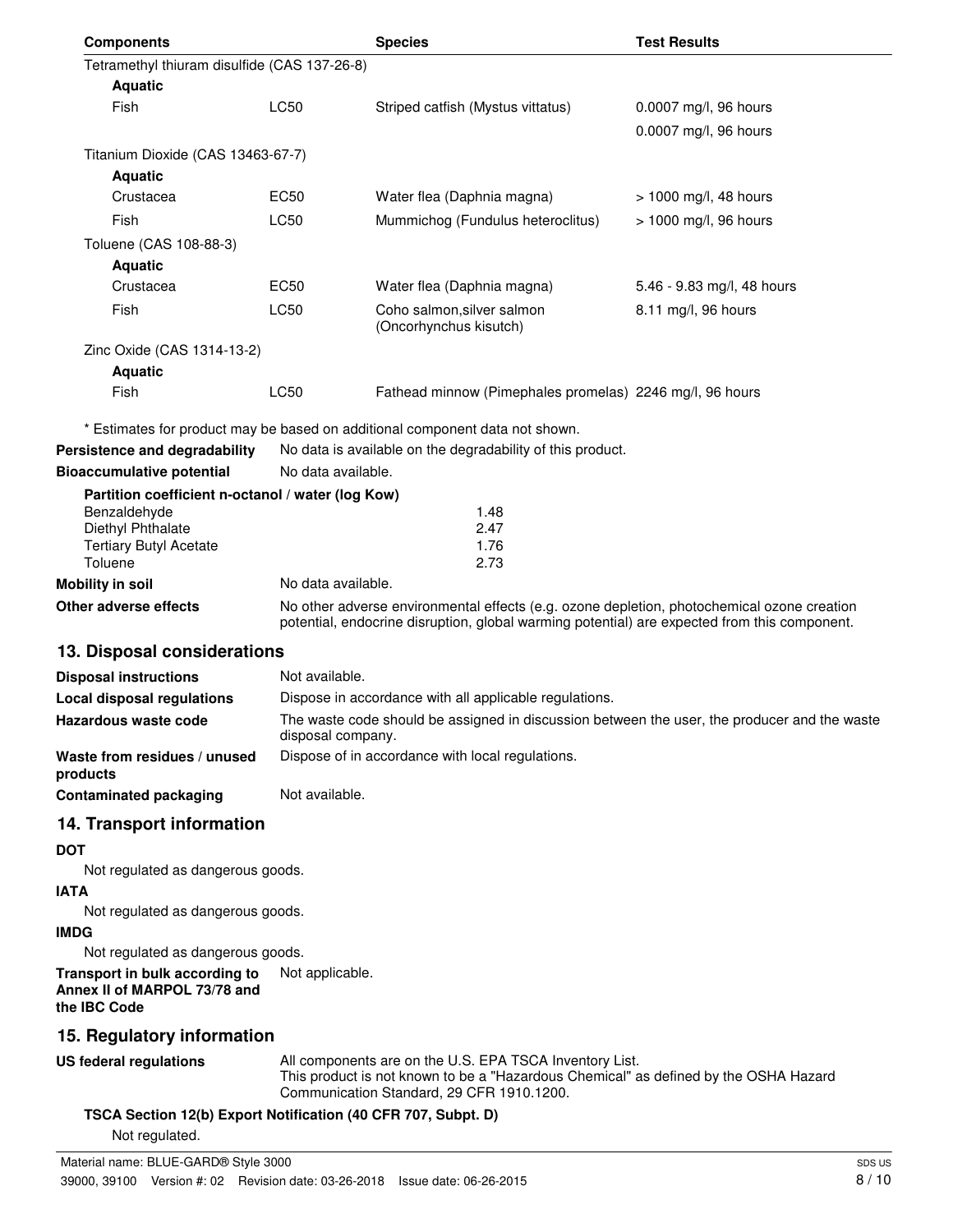| <b>TSCA Chemical Action Plans, Chemicals of Concern</b>                                                                                                                                                                                                                                                                                                                                                         |                                                                                                                                                                                                           |
|-----------------------------------------------------------------------------------------------------------------------------------------------------------------------------------------------------------------------------------------------------------------------------------------------------------------------------------------------------------------------------------------------------------------|-----------------------------------------------------------------------------------------------------------------------------------------------------------------------------------------------------------|
| Diethyl Phthalate (CAS 84-66-2)<br><b>CERCLA Hazardous Substance List (40 CFR 302.4)</b>                                                                                                                                                                                                                                                                                                                        | <b>Phthalates Action Plan</b>                                                                                                                                                                             |
| Copper Phthalocyanine (CAS 147-14-8)<br>Diethyl Phthalate (CAS 84-66-2)<br>Tertiary Butyl Acetate (CAS 540-88-5)<br>Tetramethyl thiuram disulfide (CAS 137-26-8)<br>Toluene (CAS 108-88-3)<br>Zinc Oxide (CAS 1314-13-2)<br><b>SARA 304 Emergency release notification</b><br>Not regulated.<br>OSHA Specifically Regulated Substances (29 CFR 1910.1001-1052)<br>Silica - Crystalline, Quartz (CAS 14808-60-7) | Listed.<br>Listed.<br>Listed.<br>Listed.<br>Listed.<br>Listed.<br>Cancer                                                                                                                                  |
|                                                                                                                                                                                                                                                                                                                                                                                                                 | lung effects<br>immune system effects<br>kidney effects                                                                                                                                                   |
| Superfund Amendments and Reauthorization Act of 1986 (SARA)<br><b>SARA 302 Extremely hazardous substance</b><br>Not listed.                                                                                                                                                                                                                                                                                     |                                                                                                                                                                                                           |
| SARA 313 (TRI reporting)<br>Not regulated.                                                                                                                                                                                                                                                                                                                                                                      |                                                                                                                                                                                                           |
| Other federal regulations                                                                                                                                                                                                                                                                                                                                                                                       |                                                                                                                                                                                                           |
| Clean Air Act (CAA) Section 112 Hazardous Air Pollutants (HAPs) List                                                                                                                                                                                                                                                                                                                                            |                                                                                                                                                                                                           |
| Toluene (CAS 108-88-3)                                                                                                                                                                                                                                                                                                                                                                                          |                                                                                                                                                                                                           |
| Clean Air Act (CAA) Section 112(r) Accidental Release Prevention (40 CFR 68.130)                                                                                                                                                                                                                                                                                                                                |                                                                                                                                                                                                           |
| Not regulated.<br><b>Safe Drinking Water Act</b><br>Not regulated.<br>(SDWA)                                                                                                                                                                                                                                                                                                                                    |                                                                                                                                                                                                           |
| <b>Chemical Code Number</b>                                                                                                                                                                                                                                                                                                                                                                                     | Drug Enforcement Administration (DEA). List 2, Essential Chemicals (21 CFR 1310.02(b) and 1310.04(f)(2) and                                                                                               |
| Toluene (CAS 108-88-3)<br>Drug Enforcement Administration (DEA). List 1 & 2 Exempt Chemical Mixtures (21 CFR 1310.12(c))                                                                                                                                                                                                                                                                                        | 6594                                                                                                                                                                                                      |
| Benzaldehyde (CAS 100-52-7)                                                                                                                                                                                                                                                                                                                                                                                     | 50 %WV                                                                                                                                                                                                    |
| Toluene (CAS 108-88-3)                                                                                                                                                                                                                                                                                                                                                                                          | 35 %WV                                                                                                                                                                                                    |
| <b>DEA Exempt Chemical Mixtures Code Number</b>                                                                                                                                                                                                                                                                                                                                                                 |                                                                                                                                                                                                           |
| Benzaldehyde (CAS 100-52-7)<br>Toluene (CAS 108-88-3)<br>FEMA Priority Substances Respiratory Health and Safety in the Flavor Manufacturing Workplace                                                                                                                                                                                                                                                           | 8256<br>594                                                                                                                                                                                               |
| Benzaldehyde (CAS 100-52-7)                                                                                                                                                                                                                                                                                                                                                                                     | High priority                                                                                                                                                                                             |
| US state regulations                                                                                                                                                                                                                                                                                                                                                                                            |                                                                                                                                                                                                           |
| <b>California Proposition 65</b>                                                                                                                                                                                                                                                                                                                                                                                |                                                                                                                                                                                                           |
| reproductive harm.                                                                                                                                                                                                                                                                                                                                                                                              | WARNING: California Safe Drinking Water and Toxic Enforcement Act of 2016 (Proposition 65): This product<br>contains chemical(s) known to the State of California to cause cancer, birth defects or other |
| California Proposition 65 - CRT: Listed date/Carcinogenic substance                                                                                                                                                                                                                                                                                                                                             |                                                                                                                                                                                                           |
| p-Aramid Fiber (CAS 26125-61-1)<br>Silica - Crystalline, Quartz (CAS 14808-60-7)<br>Titanium Dioxide (CAS 13463-67-7)<br>California Proposition 65 - CRT: Listed date/Developmental toxin                                                                                                                                                                                                                       | Listed: July 1, 1990<br>Listed: October 1, 1988<br>Listed: September 2, 2011                                                                                                                              |
| Toluene (CAS 108-88-3)<br>subd. $(a)$                                                                                                                                                                                                                                                                                                                                                                           | Listed: January 1, 1991<br>US. California. Candidate Chemicals List. Safer Consumer Products Regulations (Cal. Code Regs, tit. 22, 69502.3,                                                               |
| Diethyl Phthalate (CAS 84-66-2)<br>p-Aramid Fiber (CAS 26125-61-1)<br>Silica - Crystalline, Quartz (CAS 14808-60-7)<br>Tetramethyl thiuram disulfide (CAS 137-26-8)<br>Titanium Dioxide (CAS 13463-67-7)<br>Toluene (CAS 108-88-3)                                                                                                                                                                              |                                                                                                                                                                                                           |